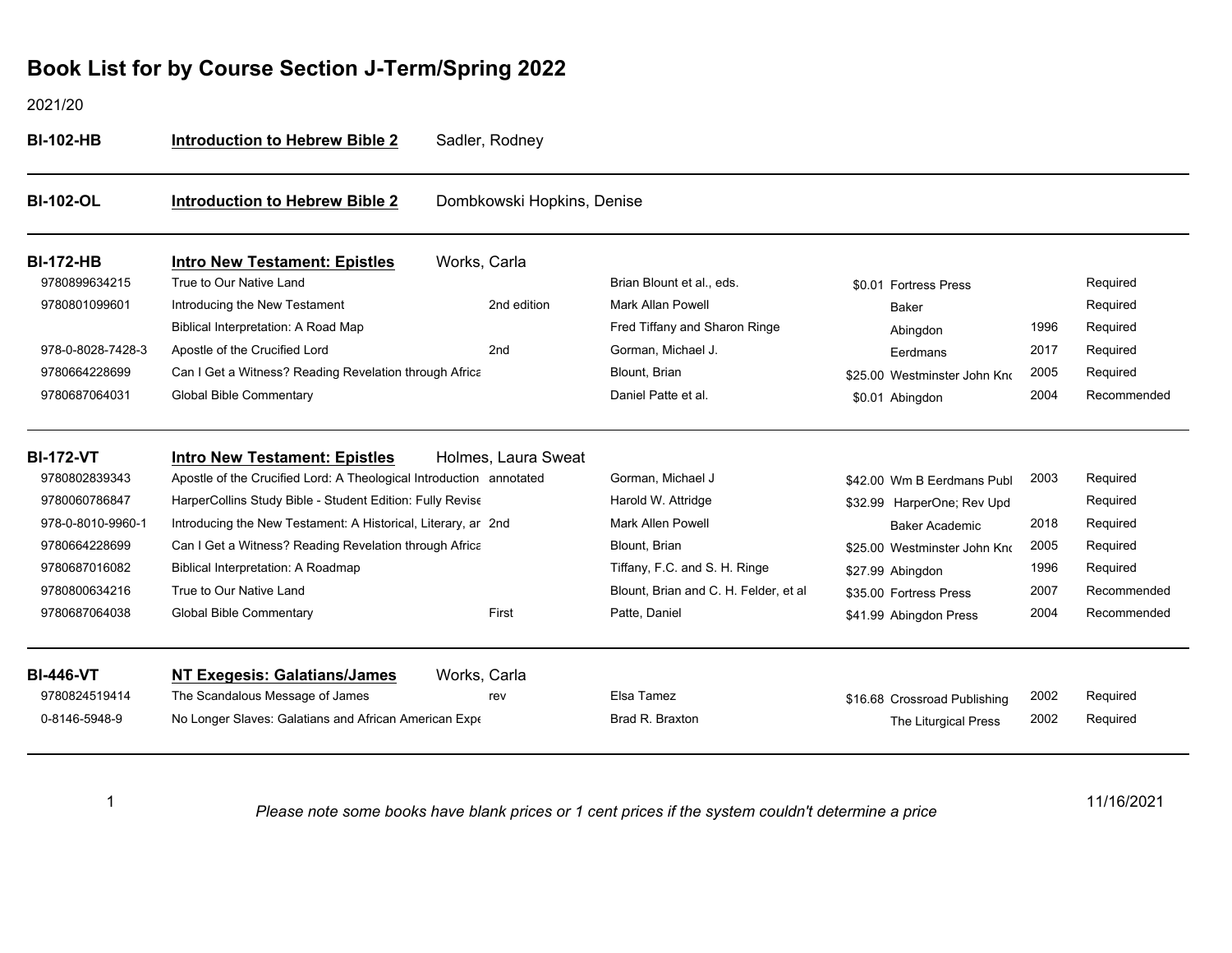#### 2021/20

| <b>BI-453-0</b>  | <b>Christmas and Easter</b>                            | Holmes, Laura Sweat     |                                                                                                    |                              |      |                                                    |
|------------------|--------------------------------------------------------|-------------------------|----------------------------------------------------------------------------------------------------|------------------------------|------|----------------------------------------------------|
| 9781585169429    | Synopsis of the Four Gospels                           |                         | American Bible Society                                                                             | American Bible Societ        | 2010 | Recommended                                        |
| 9781498293792    | Black Madonna: A Womanist Look at Mary of Nazareth     |                         | Courtney Hall Lee                                                                                  | Cascade                      | 2017 | Required                                           |
| 0800631668       | Mary: Glimpses of the Mother of Jesus                  |                         | <b>Beverly Roberts Gaventa</b>                                                                     | Fortress                     | 1999 | Required                                           |
| 978-0300140095   | The Death of the Messiah: From Gethsemane to the Gra   |                         | Raymond Brown                                                                                      | <b>Yale University Press</b> | 1998 | Required<br>Required<br>Recommended<br>Recommended |
| 978-0300140101   | The Death of the Messiah: From Gethsemane to the Gra   |                         | Raymond Brown                                                                                      | Yale University Press        | 1998 |                                                    |
| 978-0300140088   | The Birth of the Messiah: A Commentary on the Infancy  |                         | Raymond Brown                                                                                      | Yale University Press        | 1999 |                                                    |
| 9780567629043    | New Perspectives on the Nativity                       |                         | Jeremy Corley                                                                                      | T & T Clark                  | 2009 |                                                    |
| 9780809148479    | The Resurrection of the Messiah: A Narrative Commenta  |                         | Francis J. Moloney                                                                                 | <b>Paulist Press</b>         | 2013 | Recommended                                        |
| 9780802844743    | Life in the Face of Death: The Resurrection Message of |                         | <b>Richard Longenecker</b>                                                                         | Eerdmans                     | 2002 | Recommended                                        |
| CF-133-0         | <b>Teaching &amp; Learning in Ch Ed</b>                | Peck-McClain, Emily     |                                                                                                    |                              |      |                                                    |
| <b>CF-175-0</b>  | <b>Godly Play</b>                                      | Peck-McClain, Emily     |                                                                                                    |                              |      |                                                    |
| <b>CH-102-HB</b> | <b>Church Hist: Reformatn-Present</b>                  | Harrell, Charles L.     |                                                                                                    |                              |      |                                                    |
| <b>CH-102-OL</b> | <b>Church Hist: Reformatn-Present</b>                  | Mitchell, Beverly E.    |                                                                                                    |                              |      |                                                    |
| <b>CM-116-VT</b> | <b>Leadership in Af Am Churches</b>                    | Powe, Frederick Douglas |                                                                                                    |                              |      |                                                    |
| 9781426775765    | Not Safe for Church: Ten Commandments for Reaching     |                         | Douglas Powe and Jasmine Smothe                                                                    | \$16.99 Abington Press       |      | Required                                           |
| 9780061695148    | Moses Man of the Mountain                              |                         | Zora Neale Hurston                                                                                 |                              |      | Required                                           |
| 9780800638870    | Crisis in the Village                                  |                         | <b>Robert Franklin</b>                                                                             | <b>FORTRESS PRESS</b>        | 2007 | Required                                           |
| 1426781938       | Walking with Nehemiah                                  |                         | Joseph Daniels                                                                                     | \$14.95 Abindgon             | 2014 | Required                                           |
| 9781501896521    | The Adept Church: Navigating between a Rock and a Ha   |                         | F Douglas Powe                                                                                     | \$14.99 Abingdon             | 2020 | Required                                           |
| 9780817014858    | African American Church Management Handbook            |                         | Floyd and Elaine Flake                                                                             | \$10.77 Judson Press         | 2005 | Required                                           |
| $\overline{2}$   |                                                        |                         | Please note some books have blank prices or 1 cent prices if the system couldn't determine a price |                              |      | 11/16/2021                                         |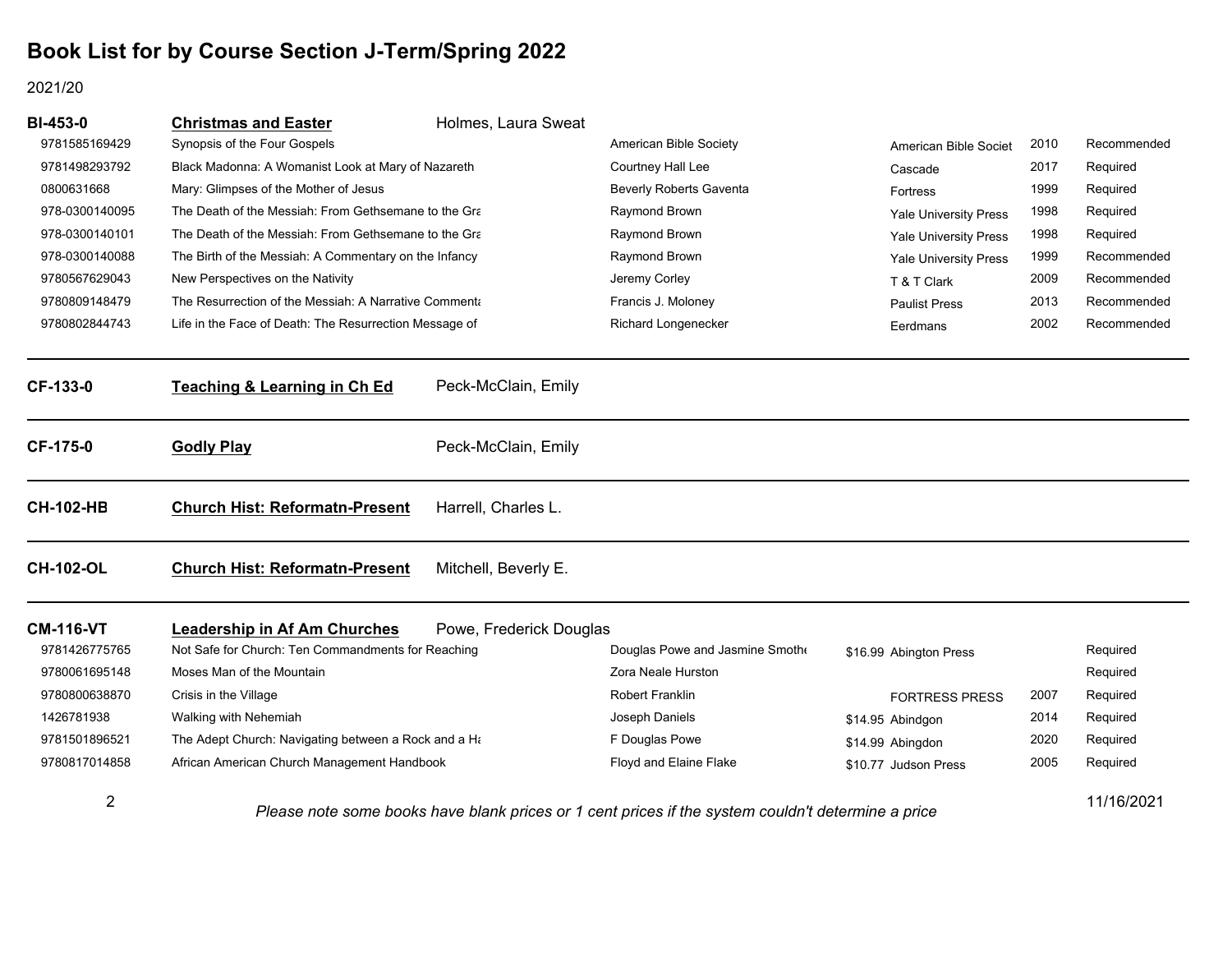| <b>CM-131-HE</b> | <b>Trauma Informed Congregations</b><br>Parrish, Lorena                                            |                                   |                                |      |            |
|------------------|----------------------------------------------------------------------------------------------------|-----------------------------------|--------------------------------|------|------------|
| <b>CM-135-JT</b> | Weems, Lovett H.<br><b>Personal Finance for Rel. Prof</b>                                          |                                   |                                |      |            |
| 9781609618605    | Money Rules: The Simple Path to Lifelong Security                                                  | Jean Chatzky                      | \$12.99 Rodale Books           | 2012 | Required   |
| 978-0664260293   | The Christian Wallet: Spending, Giving, and Living with a                                          | Mike Slaughter                    | \$17.99 Westminster John Kno   | 2016 | Required   |
| <b>CM-139-OL</b> | <b>Beginning Min in New Setting</b><br>Weems, Lovett H.                                            |                                   |                                |      |            |
| 9780817016418    | Leading Your African American Church Through Pastora                                               | Ralph C. Watkins                  | \$16.00 Judson Pr              | 2010 | Required   |
| 9781501810411    | The Changeover Zone: Successful Pastoral Transitions                                               | Jim Ozier and Jim Griffith        | \$12.64 Abingdon Press         | 2016 | Required   |
| 9780664264345    | Loving and Leaving a Church                                                                        | Barbara Melosh                    | \$13.00 Westminster John Kno   | 2018 | Required   |
| <b>CM-152-OL</b> | Pruski, Thomas<br><b>Intro to Health Ministry</b>                                                  |                                   |                                |      |            |
| 9999999999       | The Health Minister Role: Guidelines and Foundational (2nd)                                        |                                   | \$16.00 Health Ministry Associ | 2018 | Required   |
| <b>CM-230-VT</b> | Hunt, C. Anthony<br><b>Foundations of Urban Minstry</b>                                            |                                   |                                |      |            |
| 9780812993547    | Between the World and Me<br>1st edition                                                            | Coates, Ta-Nehisi                 | \$16.20 One World              | 2015 | Required   |
| 9780827211056    | Ferguson and Faith: Sparking Leadership and Awakenin                                               | Francis, Leah Gunning             | \$19.99 Chalice Press          | 2015 | Required   |
| 9780664239688    | Theology from the Trenches: Reflections on Urban Minis                                             | Gench, Roger J.                   | \$17.00 Westminster John Kno   | 2014 | Required   |
| 9780687642250    | Urban Ministry: An Introduction                                                                    | Peters, Ronald E.                 | \$22.99 Abingdon Press         | 2007 | Required   |
| 9780664233495    | Sabbath in the City: Sustaining Urban Pastoral Excellen                                            | Stone, Brian and Claire Wolfteich | \$20.00 Westminster John Kno   | 2008 | Required   |
| <b>CM-251-JT</b> | <b>Polity: United Methodist Chch</b><br>Parks, Lewis A.                                            |                                   |                                |      |            |
| 9781426767173    | The Method of Our Mission: United Methodist Polity and                                             | Warner, Laceye                    | \$34.99 Abingdon Press         | 2014 | Required   |
| 9781501833212    | The Book of Discipline of The United Methodist Church:                                             |                                   | \$23.99 United Methodist Publ  | 2017 | Required   |
| 9781945935121    | Quick and Easy Guide to United Methodist Polity                                                    | Anne L. Burkholder & Thomas W. E. | <b>Higher Education and</b>    | 2018 | Required   |
| 3                | Please note some books have blank prices or 1 cent prices if the system couldn't determine a price |                                   |                                |      | 11/16/2021 |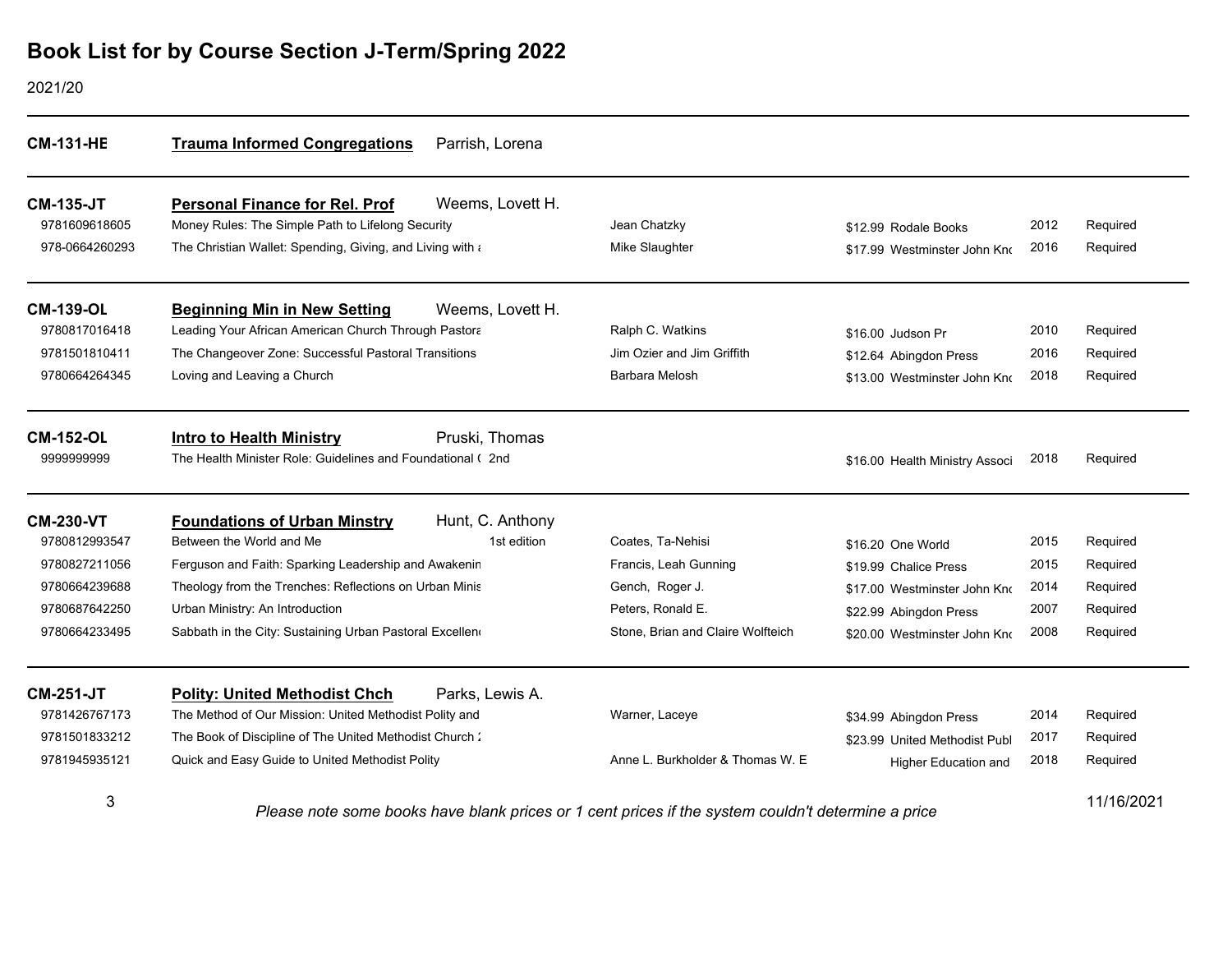| <b>CM-270-OL</b>          | <b>Praxis of Holistic Evangelism</b>                                                        | Lear, Heather Heinzman                                                                             |            |
|---------------------------|---------------------------------------------------------------------------------------------|----------------------------------------------------------------------------------------------------|------------|
| <b>CM-297-VT</b>          | <b>Proctor Conference Course</b>                                                            | Parrish, Lorena                                                                                    |            |
| <b>CM-315-JT</b>          | <b>Conflict Resolution</b>                                                                  | Wellington, Robert Jonathan                                                                        |            |
| <b>CM-406-HE</b>          | Comm. Engmnt Fellows Sem 1/2                                                                | Parrish, Lorena                                                                                    |            |
| <b>CM-408-HE</b>          | <b>Comm. Engmnt Fellows Sem 2/2</b>                                                         | Parrish, Lorena                                                                                    |            |
| <b>CM-410-HE</b>          | <b>Comm. Engmnt Fellows Sem 3/2</b>                                                         | Parrish, Lorena                                                                                    |            |
| <b>CM-450-HE</b>          | <b>Integrative Seminar: AACS</b>                                                            | Miles, Veronice                                                                                    |            |
| <b>EP-282-VT</b>          | Faith, Politics, & Public Sq.                                                               | Elgendy, Rick                                                                                      |            |
| EP-304-0<br>9780800698607 | Cross, State, & Citizenship<br>Christian Social Teachings: A Reader in Christian Social 2nd | Elgendy, Rick<br>George W. Forell and James M. Ch<br>2012<br>\$26.33 Fortress Press                | Required   |
| EP-490-0                  | <b>PTP Capstone Project</b>                                                                 | Elgendy, Rick                                                                                      |            |
| <b>EP-551-TS</b>          | <b>Directed Study: Ethics</b>                                                               | Snyder, Timothy                                                                                    |            |
| 4                         |                                                                                             | Please note some books have blank prices or 1 cent prices if the system couldn't determine a price | 11/16/2021 |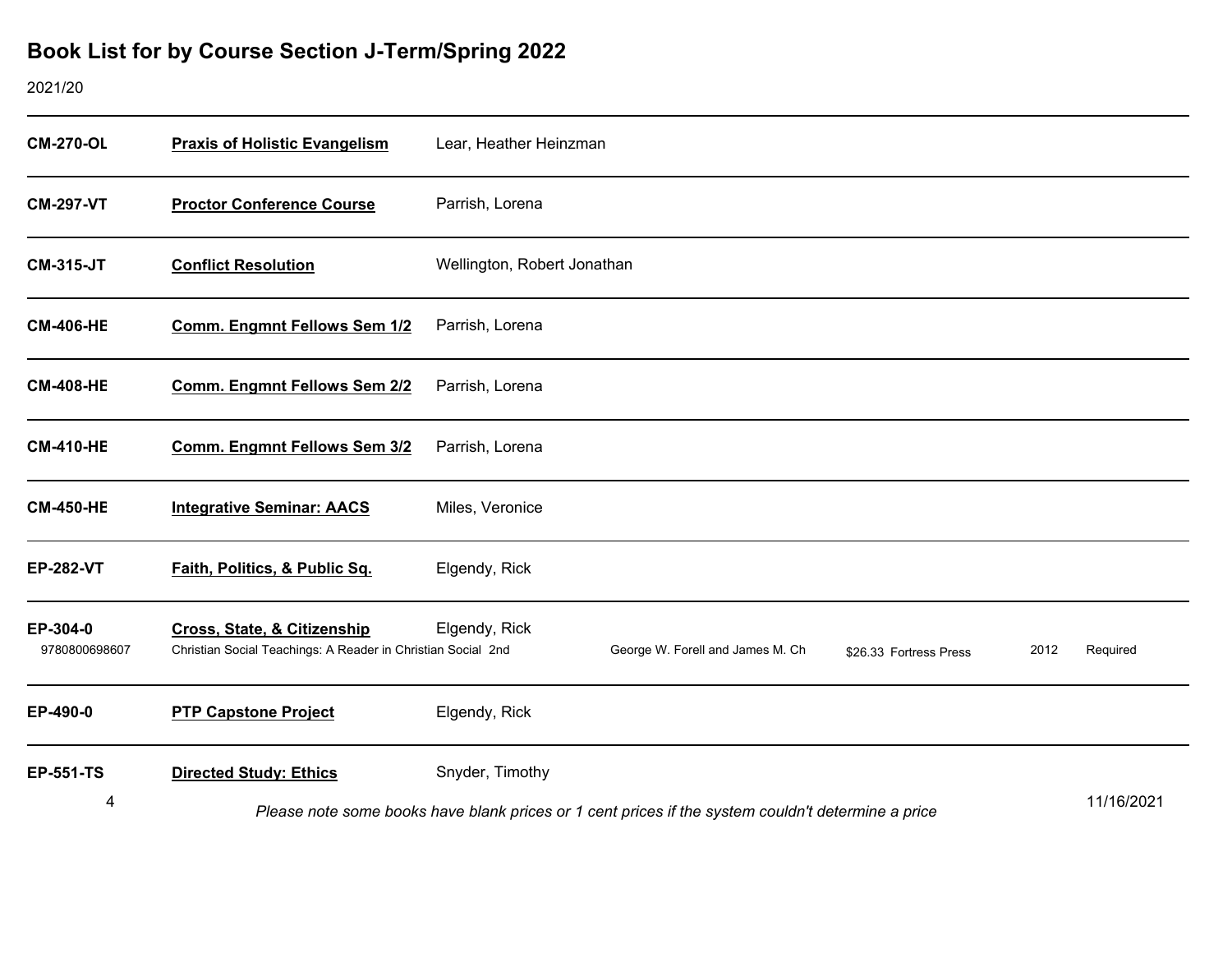### 2021/20

| <b>IS-100-VT</b> | <b>Master of Arts Integrative Sem</b> | Mitchell, Beverly E. |
|------------------|---------------------------------------|----------------------|
| <b>IS-218-VT</b> | <b>Writing for Ministry</b>           | Stewart, Raedorah    |
| IS-501-0         | M.T.S. Paper                          |                      |
| <b>MM-102-A</b>  | <b>Spiritual Frmtn for Ministry 2</b> | Peck-McClain, Emily  |
| <b>MM-102-VT</b> | <b>Spiritual Frmtn for Ministry 2</b> | Peck-McClain, Emily  |
| <b>MM-312-AF</b> | PMM: Colloguy 1/2                     | Works, Nick J.       |
| <b>MM-312-EV</b> | PMM: Colloguy 1/2                     | Works, Nick J.       |
| <b>MM-314-AF</b> | PMM: Colloquy 2/2                     | Works, Nick J.       |
| <b>MM-314-EV</b> | PMM: Colloguy 2/2                     | Works, Nick J.       |
| MM-322-0         | PMM: SPP Seminar 1/2                  | Works, Nick J.       |
| MM-324-0         | PMM: SPP Seminar 2/2                  | Works, Nick J.       |
| $\overline{r}$   |                                       | 441401004            |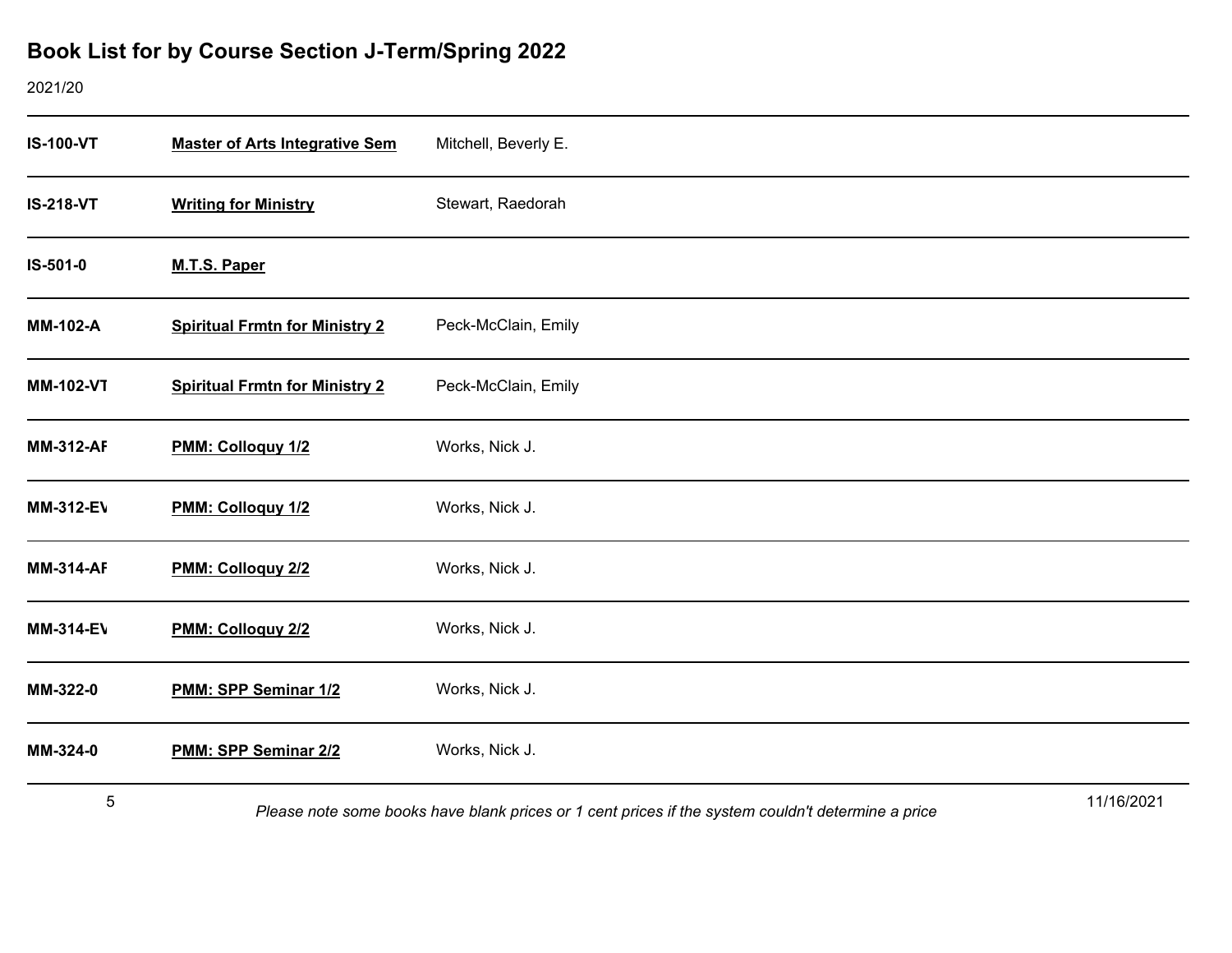#### 2021/20

**MM-350-0 PMM: Intercultural Immersion**

| MM-426-0         | <b>Ministry Discernment</b>               | Works, Nick J.      |
|------------------|-------------------------------------------|---------------------|
| <b>NC-005-0</b>  | <b>Orientation</b>                        |                     |
| PC-101-0         | <b>Counseling Skills for Past Min</b>     | Comstock, Joanne P. |
| <b>PC-111-OL</b> | <b>Pastoral Care &amp; Cnsing in Cntx</b> | Koppel, Michael S.  |
| <b>PC-256-HB</b> | <b>Community &amp; Non-Profit Min.</b>    | Strukova, Jana      |
| <b>PC-407-JT</b> | <b>Creative Play in Pastoral Min</b>      | Koppel, Michael S.  |
| PC-491-0         | <b>Clinical Pastoral Edu 0.5 Unit</b>     |                     |
| PC-493-0         | <b>Clinical Pastoral Edu 1.0 Unit</b>     |                     |
| <b>PW-101-OL</b> | <b>Foundations Christian Worship</b>      | Liu, Gerald         |
| <b>PW-125-0</b>  | <b>Foundations of Preaching</b>           | Miles, Veronice     |
|                  |                                           |                     |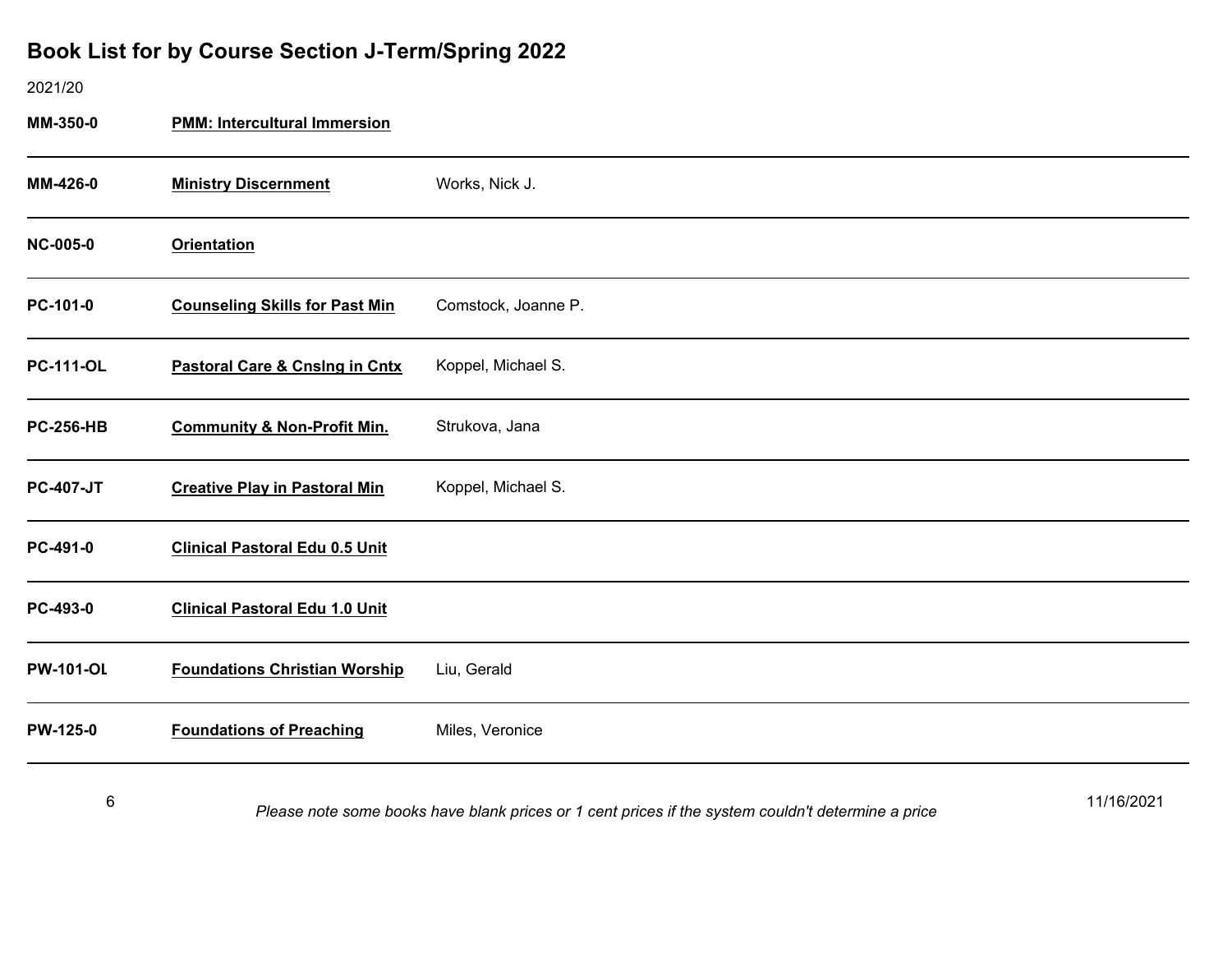| <b>PW-126-JT</b><br>9780310889243 | <b>Intergenerational Worship</b><br>Sticky Faith: Youth Worker Edition                            | Myers, Johannah Garron | Powel, Kara and Brad Griffin                                                                       | \$16.99 Zondervan           | 2011 | Recommended |
|-----------------------------------|---------------------------------------------------------------------------------------------------|------------------------|----------------------------------------------------------------------------------------------------|-----------------------------|------|-------------|
| 978-0-8308-3981-0                 | Intergenerational Christian Formation                                                             |                        | Holly C. Allen & Christine L. Ross                                                                 | InterVarsity Press          | 2012 | Required    |
| 978-1-68426-321-9                 | Engage All Generations: Strategic Toolkit for Creating In                                         |                        | Cory Seibel, editor                                                                                | Abilene Christian Univ      | 2021 | Required    |
| 978-0-8010-7187-4                 | Formational Children's Ministry: Shaping Children Using                                           |                        | Ivy Beckwith                                                                                       | <b>Baker Books</b>          | 2010 | Recommended |
| 978-0-85746-526-9                 | All Age Worship                                                                                   | 2nd                    | Lucy Moore                                                                                         | The Bible Reading Fel       | 2016 | Recommended |
| <b>PW-301-HE</b>                  | <b>Pastoral Liturgics Practicum</b>                                                               | Campbell, Gina Gilland |                                                                                                    |                             |      |             |
| PW-340-0                          | <b>Preaching for Sunday Worship</b>                                                               | Miles, Veronice        |                                                                                                    |                             |      |             |
| <b>RA-109-0</b>                   | <b>Chapel Visuals</b>                                                                             | Houff, Jessica         |                                                                                                    |                             |      |             |
| <b>RA-130-0</b>                   | <b>Chapel Choir</b>                                                                               | Tyler, Thomas Dixon    |                                                                                                    |                             |      |             |
| <b>RA-139-VT</b>                  | <b>Protest Music</b>                                                                              | Palmer, David J        |                                                                                                    |                             |      |             |
| <b>RA-142-VT</b>                  | <b>Theo. Themes in Fiction</b>                                                                    | Rosen, Aaron           |                                                                                                    |                             |      |             |
| <b>RA-148-VT</b>                  | <b>Speak of God:in Secular Age</b>                                                                | Abts, Devon Elizabeth  |                                                                                                    |                             |      |             |
| <b>RA-177-JT</b><br>9780802868855 | <b>Making Scripture Seen &amp; Heard</b><br>Bringing the Word to Life: Engaging the New Testament | Radosevic, Tracy A.    | Richard Ward, David Trobisch                                                                       | \$18.00 Wm. B. Eerdmans Pul | 2013 | Required    |
| 978-0310-280972                   | The Power of Multi-Sensory Preaching and Teaching                                                 |                        | <b>Rick Blackwood</b>                                                                              | Zondervan                   | 2008 | Required    |
| 7                                 |                                                                                                   |                        | Please note some books have blank prices or 1 cent prices if the system couldn't determine a price |                             |      | 11/16/2021  |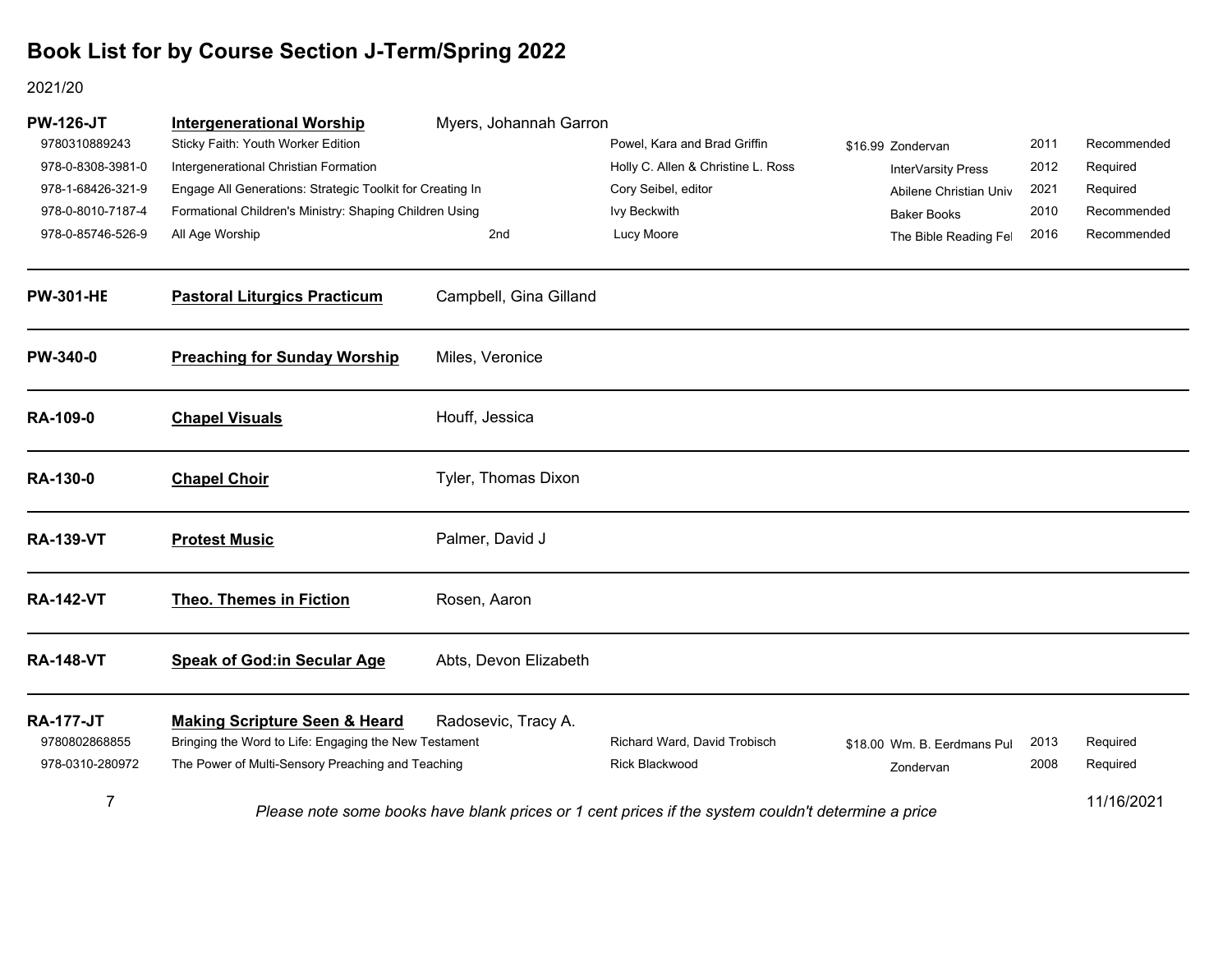| 2021/20<br>978-0991330768                                                 | <b>Environmental Projection</b>                                    |                   | Luke McElroy                      | Orange Thread Media           | 2016 | Recommended |
|---------------------------------------------------------------------------|--------------------------------------------------------------------|-------------------|-----------------------------------|-------------------------------|------|-------------|
| 978-0687-396627                                                           | Story Journey: An Invitation to the Gospel as Storytelling         |                   | Thomas E. Boomershine             | Abingdon                      | 1988 | Recommended |
| 978-0687657339<br>Taking Flight with Creativity: Worship Design Teams tha |                                                                    |                   | Jason Moore and Len Wilson        | Abingdon Press                | 2009 | Recommended |
| 9780800637293                                                             | Envisioning the Word: The Use of Visual Images in Prea with CD ROM |                   | Jensen, Richard A                 | \$16.38 Augsberg Fortress Pre | 2005 | Required    |
| 9780687358632                                                             | Art in Service of the Sacred                                       | pap/DVD           | Kapikian, Catherine               | \$150.00 Abingdon Press       | 2006 | Recommended |
| <b>ST-231-VT</b>                                                          | <b>Bonhoeffer in Post Truth Wrld</b>                               | Snyder, Timothy   |                                   |                               |      |             |
| 9780800699451                                                             | The Bonhoeffer Reader                                              |                   | Clifford Green and Michael DeJong | <b>Fortress Press</b>         | 2013 | Required    |
| 9780307269812                                                             | Strange Glory: A Life of Dietrich Bonhoeffer                       |                   | <b>Charles Marsh</b>              | Alfred A. Knopf               | 2013 | Required    |
| <b>ST-233-JT</b>                                                          | <b>Spiritualities of Liberation</b>                                | Hunt, C. Anthony  |                                   |                               |      |             |
| 978080069744                                                              | Never to Leave us Alone                                            |                   | Lewis Baldwin                     | \$17.00 Fortress              | 2010 | Required    |
| 0151326568                                                                | For the Inward Journey                                             |                   | <b>Howard Thurman</b>             | \$24.00 Friends United        | 1984 | Required    |
| 9780664262280                                                             | A Gospel of Hope                                                   |                   | Walter Brueggamann                | \$15.00 Westminster John Kno  | 2018 | Required    |
| 978-0-8028-7720-8                                                         | I Bring the Voices of My People                                    |                   | Chanequa Walker-Barnes            | \$24.99 Eerdman's             | 2019 | Required    |
| 9780060608521                                                             | Life Together                                                      |                   | <b>Dietrich Bonhoeffer</b>        | \$10.49 HarperOne             | 2009 | Required    |
| <b>ST-243-VT</b>                                                          | <b>Toni Morrison &amp; Theodicy</b>                                | Young, Josiah U.  |                                   |                               |      |             |
| <b>ST-297-VT</b>                                                          | <b>Process Theology</b>                                            | Epperly, Bruce G. |                                   |                               |      |             |
|                                                                           | Process Theology and Politics                                      |                   | <b>Bruce Epperly</b>              | Energion                      | 2020 | Required    |
|                                                                           | Process Theology: A Guide for the Perplexed                        |                   | Epperly                           | Continuum/Bloomsbur           | 2013 | Required    |
|                                                                           | God Can't                                                          |                   | <b>Thomas Oord</b>                | SacraSage                     | 2020 | Required    |
|                                                                           | Open and Relational Theology                                       |                   | Thomas Oord                       | SacraSage                     | 2021 | Required    |
|                                                                           | In God's Presence: Theological Reflections on Prayer               |                   | Marjorie Suchocki                 | Chalice                       | 1996 | Required    |
|                                                                           | Making a Way Out of No Way                                         |                   | Monica Coleman                    | Fortress                      | 2008 | Required    |

8